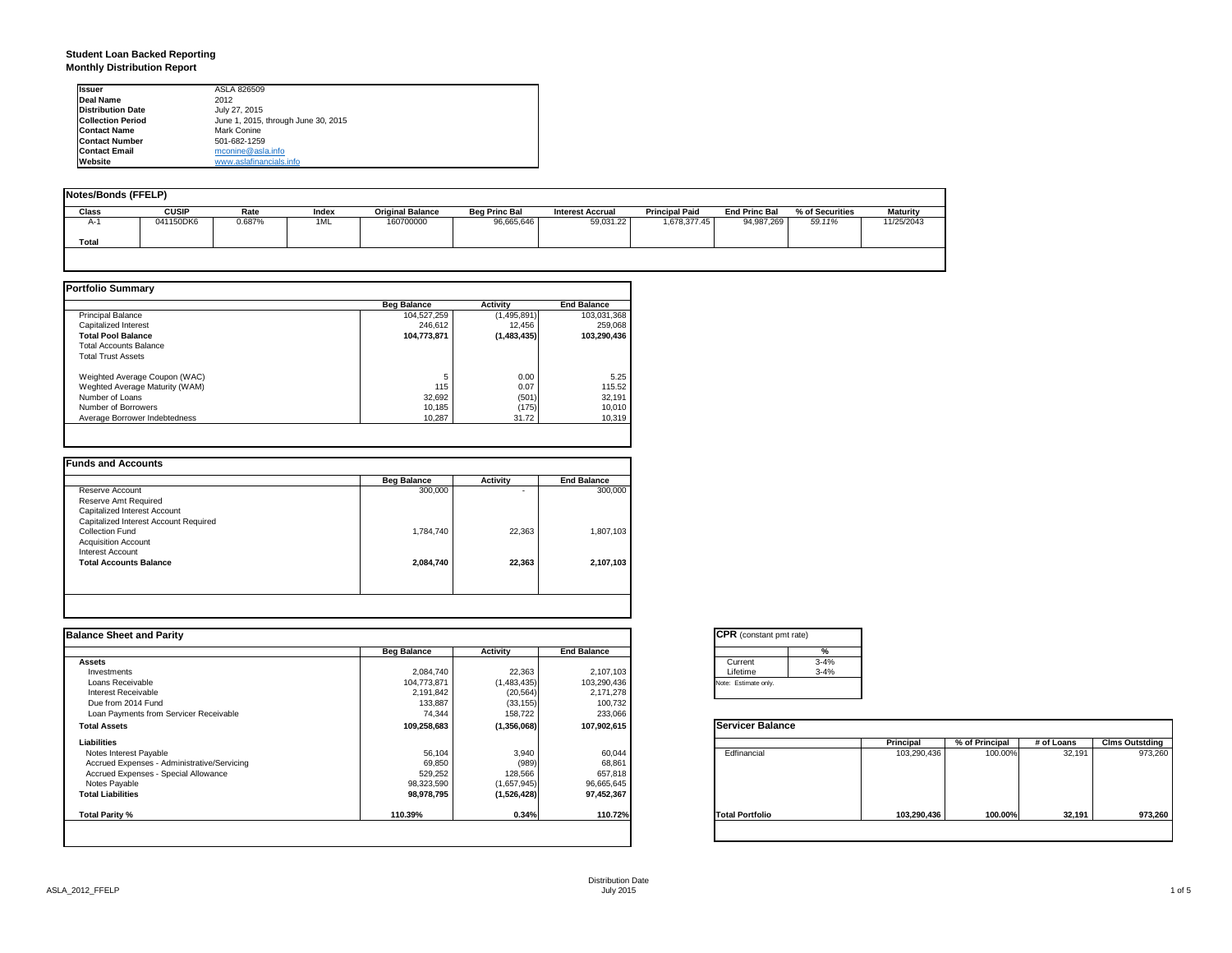#### **Student Loan Backed Reporting Monthly Distribution Report**

|                         |           | # of Loans |              | Principal     |           | % of Principal |           | <b>WAC</b> | <b>WARM</b> |        |
|-------------------------|-----------|------------|--------------|---------------|-----------|----------------|-----------|------------|-------------|--------|
|                         | Beginning | Ending     | Beginning    | <b>Ending</b> | Beginning | Ending         | Beginning | Ending     | Beginning   | Ending |
| In School               | 420       | 396        | ,367,512     | 1,269,872     | 1.31%     | 1.23%          | 5.56      | 5.64       | 119.42      | 119.37 |
| Grace                   | 199       | 158        | 646,089      | 542,207       | 0.62%     | 0.52%          | 5.52      | 5.16       | 118.39      | 119.37 |
| Repayment               |           |            |              |               |           |                |           |            |             |        |
| Current                 | 19,097    | 18,849     | 56,195,411   | 55,794,960    | 53.63%    | 54.02%         | 5.35      | 5.34       | 118.23      | 117.98 |
| 31-60 Days Delinquent   | 1,088     | 1,089      | 3,779,292    | 3,778,729     | 3.61%     | 3.66%          | 5.18      | 5.21       | 115.97      | 122.04 |
| 61-90 Days Delinquent   | 592       | 696        | 2,255,000    | 2,508,017     | 2.15%     | 2.43%          | 5.52      | 5.22       | 116.22      | 117.36 |
| 91-120 Days Delingent   | 448       | 456        | 1,689,395    | 1,726,083     | 1.61%     | 1.67%          | 5.46      | 5.52       | 114.59      | 113.95 |
| 121-180 Days Delinquent | 814       | 661        | 2,768,700    | 2,335,109     | 2.64%     | 2.26%          | 5.25      | 5.33       | 109.42      | 108.67 |
| 181-270 Days Delinquent | 597       | 767        | 2,073,083    | 2,728,857     | 1.98%     | 2.64%          | 5.52      | 5.42       | 115.49      | 112.27 |
| 271+ Days Delinquent    | 199       | 182        | 705,204      | 620,736       | 0.67%     | 0.60%          | 5.19      | 5.41       | 113.67      | 118.80 |
| <b>Total Repayment</b>  | 22,835    | 22,700     | 69,466,085   | 69,492,493    | 66.30%    | 67.28%         | 5.35      | 5.34       | 117.47      | 117.55 |
| Forbearance             | 4,076     | 3,960      | 16,228,266   | 15,491,685    | 15.49%    | 15.00%         | 5.37      | 5.42       | 120.80      | 120.85 |
| Deferment               | 4,931     | 4,732      | 16, 163, 527 | 15,565,549    | 15.43%    | 15.07%         | 5.32      | 5.33       | 115.75      | 116.11 |
| Claims in Progress      | 231       | 245        | 902,393      | 928,630       | 0.86%     | 0.90%          | 5.46      | 5.63       | 113.92      | 106.00 |
| <b>Claims Denied</b>    |           |            |              |               |           |                |           |            |             |        |
| <b>Total Portfolio</b>  | 32,692    | 32,191     | 104,773,871  | 103,290,436   | 100.00%   | 100.00%        | 5.35      | 5.35       | 117.72      | 117.75 |

|                                     |           | # of Loans |            | <b>Principal</b> |           | % of Principal |           | <b>WAC</b> | <b>WARM</b> |        |
|-------------------------------------|-----------|------------|------------|------------------|-----------|----------------|-----------|------------|-------------|--------|
|                                     | Beainnina | Ending     | Beainnina  | Ending           | Beginning | Ending         | Beginning | Endina     | Beginning   | Ending |
| Current                             | 19,097    | 18,849     | 56,195,411 | 55,794,960       | 80.90%    | 80.29%         | 5.35      | 5.34       | 118.23      | 117.98 |
| 31-60 Days Delinquent               | 1,088     | 1,089      | 3,779,292  | 3,778,729        | 5.44%     | 5.44%          | 5.18      | 5.21       | 115.97      | 122.04 |
| 61-90 Days Delinquent               | 592       | 696        | 2,255,000  | 2,508,017        | 3.25%     | 3.61%          | 5.52      | 5.22       | 116.22      | 117.36 |
| 91-120 Days Delingent               | 448       | 456        | 1,689,395  | 1,726,083        | 2.43%     | 2.48%          | 5.46      | 5.52       | 114.59      | 113.95 |
| 121-180 Days Delinquent             | 814       | 661        | 2,768,700  | 2,335,109        | 3.99%     | 3.36%          | 5.25      | 5.33       | 109.42      | 108.67 |
| 181-270 Days Delinquent             | 597       | 767        | 2,073,083  | 2,728,857        | 2.98%     | 3.93%          | 5.52      | 5.42       | 115.49      | 112.27 |
| 271+ Days Delinquent                | 199       | 182        | 705,204    | 620,736          | 1.02%     | 0.89%          | 5.19      | 5.41       | 113.67      | 118.80 |
| <b>Total Portfolio in Repayment</b> | 22,835    | 22,700     | 69,466,085 | 69,492,493       | 100.00%   | 100.00%        | 5.35      | 5.34       | 117.47      | 117.55 |

| Portfolio by Loan Type           |                  |        |                  |             |                |         |            |        |                  |        |
|----------------------------------|------------------|--------|------------------|-------------|----------------|---------|------------|--------|------------------|--------|
|                                  | # of Loans       |        | Principal        |             | % of Principal |         | <b>WAC</b> |        | <b>WARM</b>      |        |
|                                  | <b>Beginning</b> | Ending | <b>Beginning</b> | Endina      | Beainnina      | Ending  | Beginning  | Endina | <b>Beginning</b> | Ending |
| Subsidized Consolidation Loans   |                  |        |                  |             |                |         |            |        |                  |        |
| Unsubsidized Consolidation Loans |                  |        |                  |             |                |         |            |        |                  |        |
| Subsidized Stafford Loans        | 18,292           | 18,008 | 48,308,105       | 47,584,027  | 46.11%         | 46.07%  | 5.20       | 5.20   | 113.97           | 113.90 |
| Unsubsidized Stafford Loans      | 13,384           | 13,184 | 52,740,869       | 52,065,633  | 50.34%         | 50.41%  | 5.31       | 5.31   | 123.05           | 123.12 |
| PLUS/GradPLUS Loans              | 1,016            | 999    | 3,724,897        | 3,640,776   | 3.56%          | 3.52%   | 7.97       | 7.97   | 90.95            | 91.49  |
| SLS Loans                        |                  |        |                  |             |                |         |            |        |                  |        |
| <b>Total Portfolio</b>           | 32,692           | 32.191 | 104.773.871      | 103.290.436 | 100.00%        | 100.00% | 5.35       | 5.35   | 117.72           | 117.75 |

|                                            |           | # of Loans |             | <b>Principal</b> |                  | % of Principal |                  | <b>WAC</b> |                  | <b>WARM</b> |  |
|--------------------------------------------|-----------|------------|-------------|------------------|------------------|----------------|------------------|------------|------------------|-------------|--|
|                                            | Beginning | Endina     | Beainnina   | Endina           | <b>Beginning</b> | Ending         | <b>Beginning</b> | Endina     | <b>Beginning</b> | Ending      |  |
| Graduate / 4-Year Loans                    | 25,297    | 24,922     | 84,695,417  | 83,491,616       | 80.84%           | 80.83%         | 5.35             | 5.35       | 118.87           | 118.78      |  |
| 2-Year Loans                               | 6,765     | 6,645      | 18,641,181  | 18,362,911       | 17.79%           | 17.78%         | 5.37             | 5.36       | 113.05           | 113.66      |  |
| Proprietary / Technical / Vocational Loans | 628       | 622        | 1,435,162   | 1,433,884        | 1.37%            | 1.39%          | 5.35             | 5.35       | 110.86           | 110.66      |  |
| Unknown (Consolidation) Loans              |           |            |             |                  |                  |                |                  |            |                  |             |  |
| Other Loans                                |           |            | 2,110       | 2,026            | 0.002%           | 0.002%         | 6.80             | 6.80       | 109.32           | 112.55      |  |
| <b>Total Portfolio</b>                     | 32,692    | 32,191     | 104,773,871 | 103,290,436      | 100.00%          | 100.00%        | 5.35             | 5.35       | 117.72           | 117.75      |  |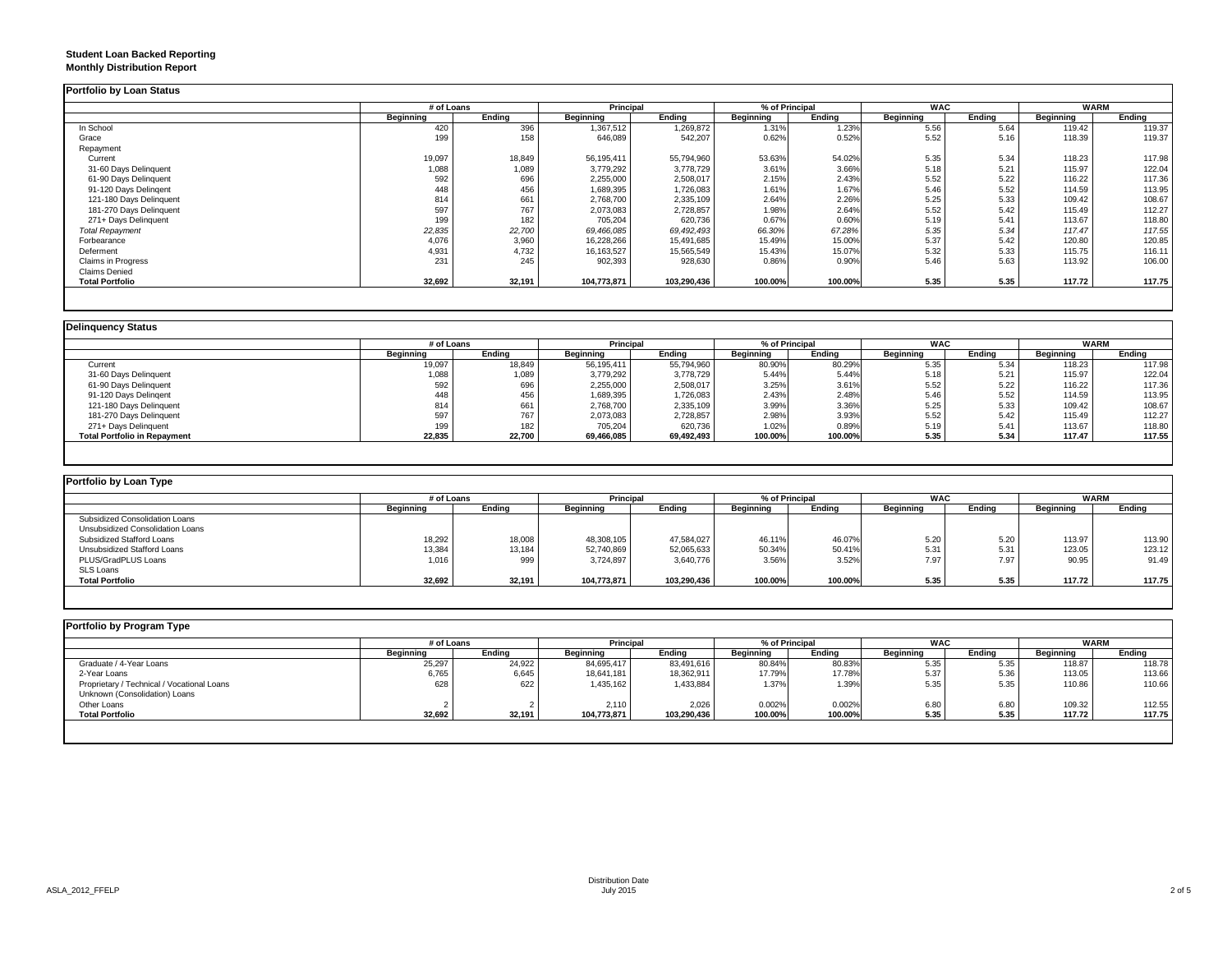| <b>IDistribution Date</b> | July 27, 2015                       |
|---------------------------|-------------------------------------|
| <b>Collection Period</b>  | June 1, 2015, through June 30, 2015 |

# **Collection Activity**

Г

| <b>Collection Account</b>                                                                    | as of 6/30/2015 |
|----------------------------------------------------------------------------------------------|-----------------|
| Beginning Balance - June 1, 2015                                                             | 1,784,740       |
| <b>Collection Amount Received</b>                                                            | 1,806,943       |
| Recoveries                                                                                   |                 |
| Reserve Account                                                                              |                 |
| <b>Excess of Required Reserve Account</b>                                                    |                 |
| Interest on Investment Earnings                                                              | 160             |
| Capitalized Interest Account (after a stepdown or release date)                              |                 |
| Payments from Guarantor                                                                      |                 |
| Transfer from 2010 Collection Fund for correction of error                                   |                 |
| Required repurchases                                                                         |                 |
| Special Allowance Payable to Department of Education                                         |                 |
| <b>Consolidation Rebate Fees</b>                                                             |                 |
| <b>Transfer from Capitalized Interest Fund</b>                                               |                 |
| Principal payments, interest payments, administration fees, servicing fees, and trustee fees | (1,784,740)     |
| Transfer to Department Rebate Fund                                                           |                 |
| <b>Total Available Funds</b>                                                                 | 1,807,103       |
|                                                                                              |                 |
|                                                                                              |                 |

| <b>Fees Due for Current Period</b> | as of 6/30/2015 |
|------------------------------------|-----------------|
| Indenture Trustee Fees             | 833.33          |
| <b>Servicing Fees</b>              | 60,253          |
| <b>Administration Fees</b>         | 8,608           |
| Late Fees                          |                 |
| <b>Other Fees</b>                  |                 |
| <b>Total Fees</b>                  | 69.694.33       |

| <b>ICumulative Default Rate</b>                                                                      | as of 6/30/2015 |
|------------------------------------------------------------------------------------------------------|-----------------|
| Current Period Defaults (\$)                                                                         | 409,639.94      |
| Cumulative Defaults (\$)                                                                             | 24,161,966.08   |
| Cumulative Default (% of original pool balance)                                                      | 15.05%          |
| Cumulative Default (% of cumulative entered repayment balance) <sup>a</sup>                          | 23.81%          |
| Current Period Payments (Recoveries) from Guarantor (\$)                                             | 533,711.14      |
| Current Period Borrower Recoveries (\$)                                                              | n/a             |
| Cumulative Recoveries (\$) <sup>b</sup>                                                              | \$22,698,908.96 |
| Cumulative Recovery Rate (%)                                                                         | 93.94%          |
| <b>Cumulative Net Loss Rate (%)</b>                                                                  | 0.91%           |
| Servicer Reject Rate (FFELP) (%)                                                                     |                 |
| Cumulative Servicer Reject Rate (FFELP) (%)                                                          |                 |
| Repayment balance includes all repayment loans with the exception of balances in claim status<br>(a) |                 |
| Cumulative Recoveries includes 97% of claims in progress balances<br>b)                              |                 |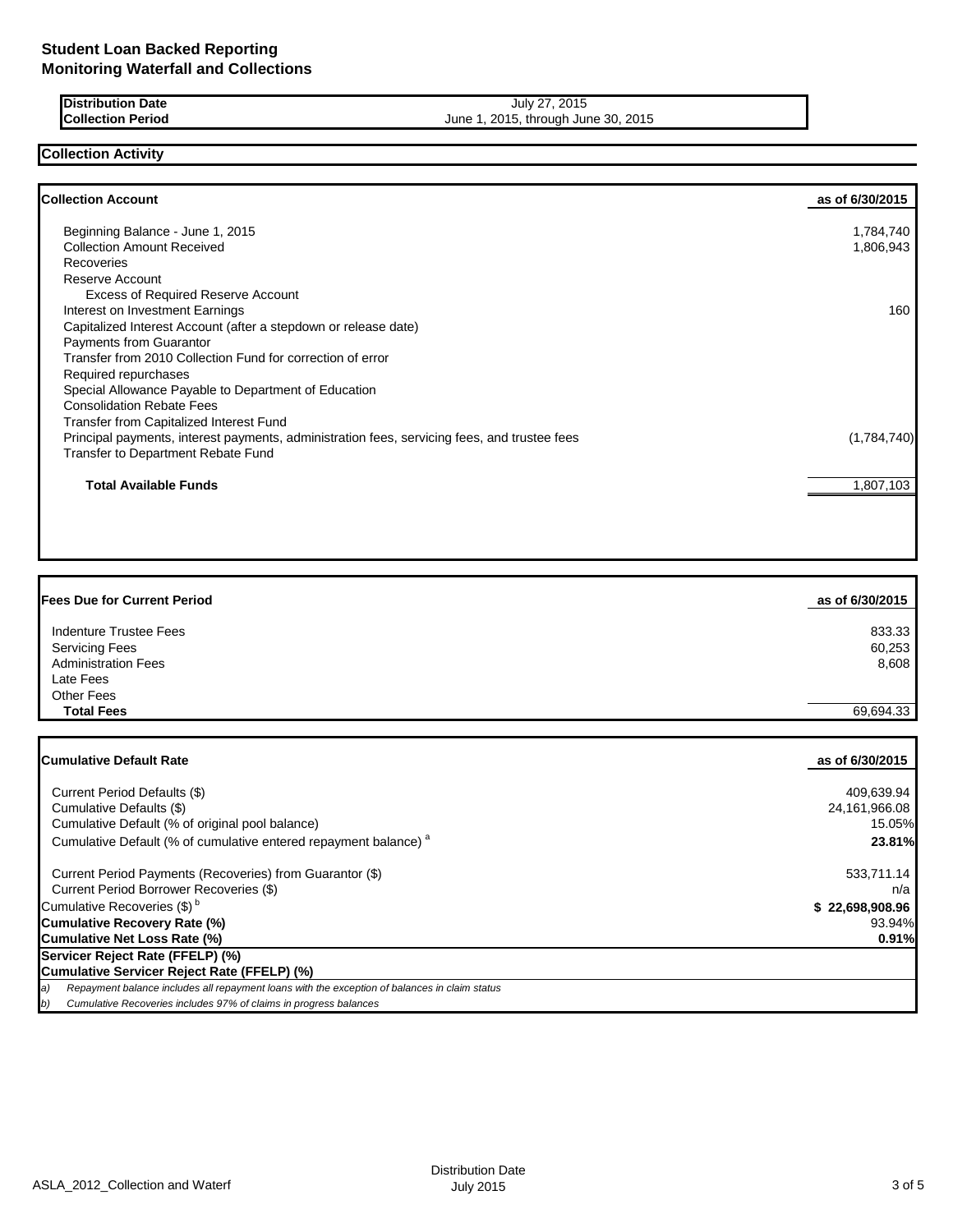# **Waterfall Activity**

| <b>Waterfall for Distribution</b>                                                         | <b>Amount Due</b> | <b>Amount Remaining</b> |
|-------------------------------------------------------------------------------------------|-------------------|-------------------------|
| <b>Total Available Funds</b>                                                              |                   | 1,807,103               |
| <b>First:</b> Payments required under any Joint Sharing Agreement                         |                   |                         |
| <b>Second: Trustee Fees</b>                                                               | 833.33            | 1,806,270               |
| <b>Third:</b> Servicing Fees and Backup Servicing Fees                                    | 60,253            | 1,746,017               |
| <b>Fourth: Administration Fees</b>                                                        | 8,608             | 1,737,409               |
| <b>Fifth: Noteholder Interest</b>                                                         | 59,031.22         | 1,678,378               |
| Sixth: Reinstate the balance of the Reserve Fund up to the Specified Reserve Fund Balance |                   |                         |
| Seventh: Noteholder Principal, until paid in full                                         | 1,678,377         | $\Omega$                |
|                                                                                           |                   |                         |

| <b>Principal and Interest Distributions</b> | Class A-1    |
|---------------------------------------------|--------------|
| Monthly Interest Due                        | 59,031.22    |
| Monthly Interest Paid                       | 59,031.22    |
| <b>Interest Shortfall</b>                   |              |
| Interest Carryover Due                      | $\mathbf{0}$ |
| Interest Carryover Paid                     | ΟI           |
| Interest Carryover                          | $\Omega$     |
| Monthly Principal Distribution Amount       | 1,678,377.45 |
| Monthly Principal Paid                      | 1,678,377.45 |
| Shortfall                                   |              |
| <b>Total Distribution Amount</b>            | 1,737,408.67 |
|                                             |              |